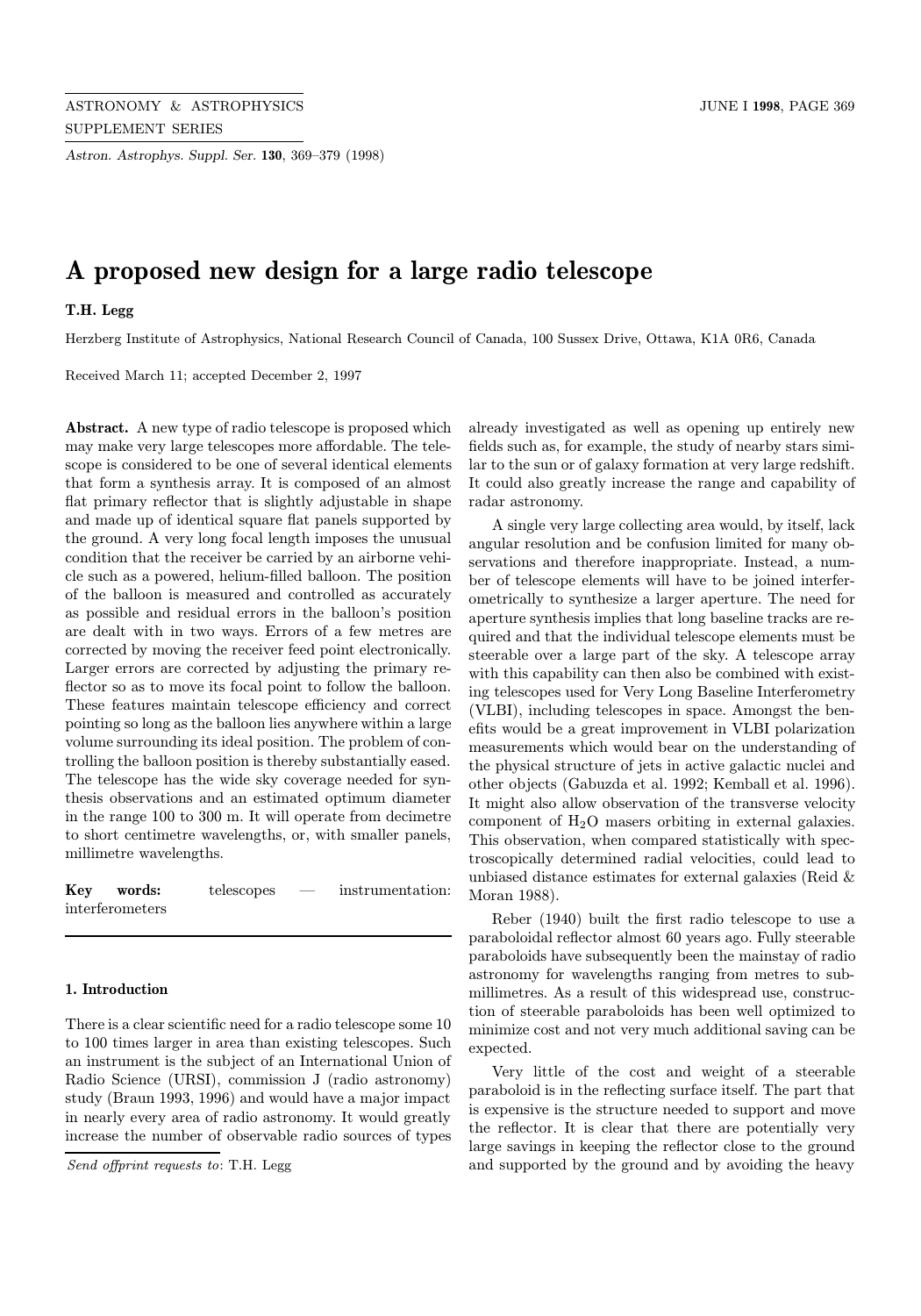

Fig. 1. A large, almost flat primary reflector is supported by the ground and slightly alterable in shape through the adjustment of linear actuators

rotating machinery of a steerable paraboloid. This was done with the Ohio State telescope (Kraus & Nash 1961), the Ratan 600 telescope in Russia (Korolkov & Pariiskii 1979), the Arecibo telescope (Gordon & Lalonde 1961), and Nançay telescope (Blum et al. 1963). All of these telescopes have provided large collecting areas relatively inexpensively, though at the price of limited sky coverage and therefore limited usefulness in aperture synthesis.

A different type of reflecting telescope is discussed here which may provide an economical means of achieving both a very large collecting area and the good sky coverage needed for modern aperture synthesis. Some early ideas on the scheme have already been briefly outlined (Legg 1996).

#### 2. How it would work

We will discuss here just one of several identical telescopes that together make up a synthesis array. This single telescope consists of a primary reflector composed of a large number of identical square panels as sketched in Fig. 1.



Fig. 2. The telescope receiver is carried by an airborne vehicle and driven towards the target position shown here. As a result of corrections to the receiver feed point and reflector adjustments which move the diffraction image, telescope efficiency and correct pointing are maintained with the receiver anywhere within a relatively large volume surrounding the target position

The panels are supported at their corners by linear actuators which in turn are supported by concrete footings set in the ground. Both the panels and the overall reflector are almost flat, with the reflector being slightly alterable in shape through adjustment of the linear actuators. With this arrangement the reflector is close to the ground and its panels can be large, identical, flat, and inexpensive. In particular, it is believed that the panels would be substantially less expensive per unit area than the doubly-curved panels needed in an Arecibo type of telescope. However, as a result, the focal length of the reflector needs to be very long. This imposes the unusual condition that the radio receiver be carried by some form of airborne vehicle.

Emission from a radio source is focussed by the reflector to form a diffraction image. Ideally, this image is at a target position as shown in Fig. 2. This position is at the zenith angle of the source and at an azimuth 180◦ from the source azimuth. The reflector at all times forms part of a paraboloid and has no appreciable path-length errors or aberrations. To maintain these conditions the reflector is continuously adjusted with the linear actuators so that the particular paraboloidal section being used remains suited to the changing azimuth and zenith angle of the source. Wide sky coverage is thereby achieved, though the collecting area is reduced by foreshortening at large zenith angles (by a factor of two, for example, at a zenith angle of 60◦). This reduction, and a corresponding change in the primary beam shape with zenith angle, would also be encountered with the phased-array type of telescope being studied for the one-square kilometer telescope (Braun 1993). With both the presently proposed telescope and the phased array, the primary collecting element is fixed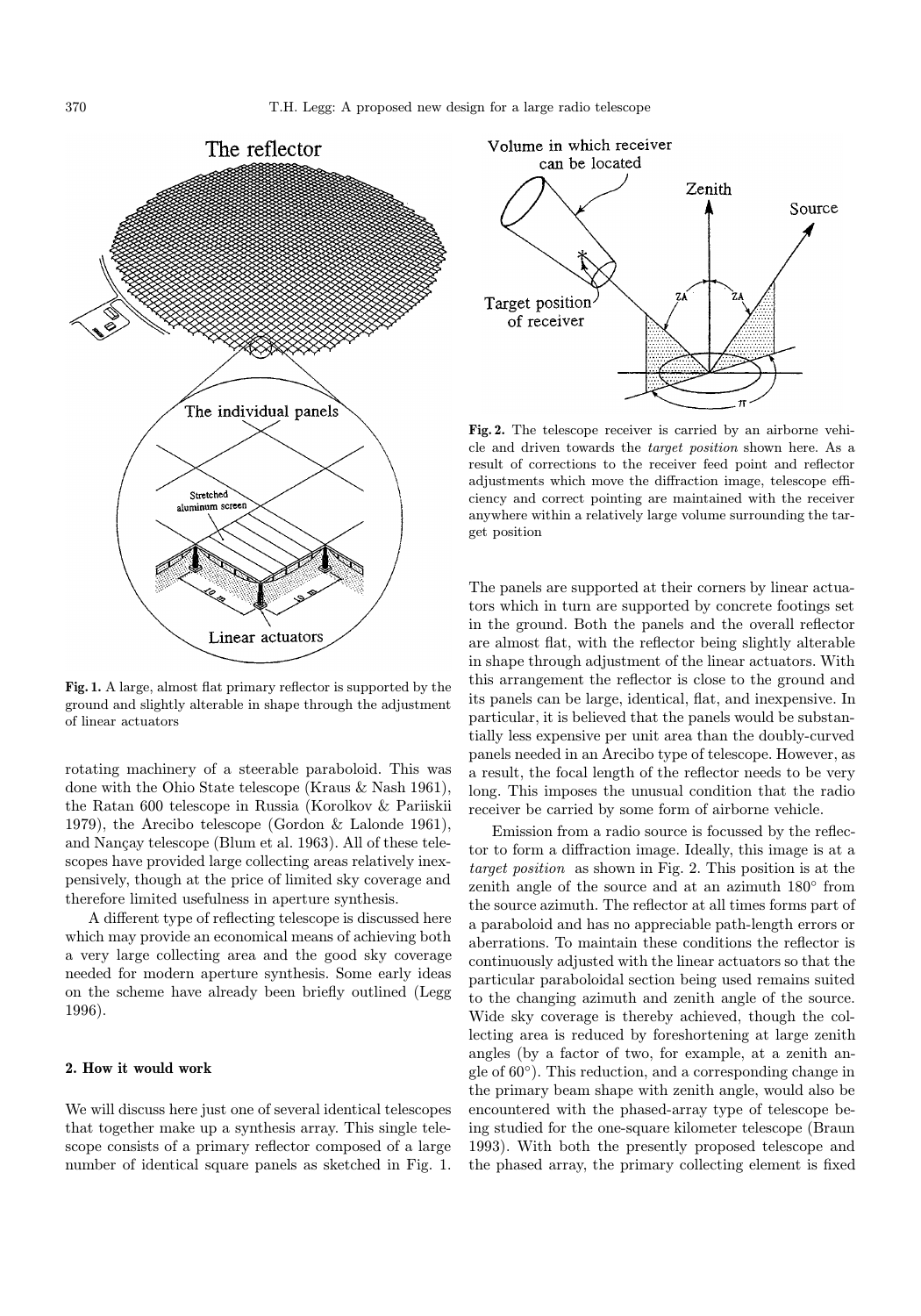to the ground. This ensures that accurate account can be taken of the foreshortening effect in processing a synthesized image.

The position of the airborne vehicle is measured and controlled from the ground to keep the receiver feed in alignment with the diffraction image as closely as possible. Any displacement of the vehicle from this alignment is dealt with in two ways. Large displacements  $(\pm 15 \text{ m},$ for example), are compensated by adjusting the primary surface actuators so as to move the focussed diffraction image of the source to follow the vehicle. This greatly eases the problem of controlling the vehicle position by allowing it to be located anywhere within a large volume surrounding the target position as shown in Fig. 2. This may be a feature which makes the telescope scheme practicable. Moving the diffraction image to follow the vehicle does not, however, remove all of the effects of vehicle motion. For a 200 m telescope considered below as an example (Table 1), a 15 m displacement of the vehicle can change the telescope collecting area by up to  $1\%$  as a result of changed foreshortening. Illumination efficiency can also change by about 1%. These effects would need to be corrected in the image processing.

At short wavelengths, where accurate pointing is specially important, smaller vehicle displacements of a few metres are compensated by an equal and opposite displacement of the area over which source energy is collected, thereby keeping the pointing constant. This is done essentially instantaneously using a phased receiving array and allows the surface actuator adjustments to be made more slowly and less often. (At mm wavelengths the phased array is replaced with a small mechanically swivelled mirror). At longer wavelengths, where the size of the diffraction image is large, small vehicle displacements are less important and are tolerated. However, large displacements are still corrected by moving the focal point using the surface actuators. The longer wavelength observations are made by reducing the altitude of the vehicle and re-focusing the primary reflector so as to operate with a smaller  $f/D$  ratio.

For mm wavelengths, a large  $f/D$  ratio gives the opportunity of constructing very accurate flat panels inexpensively from thin stretched sheets of metal. The stable support of each panel by the ground avoids the need for a protective radome.

#### 3. Detailed features and telescope examples

The concept of the proposed telescope is believed to be sound in featuring: (i) a very long focal length to allow economical and stable support of the reflecting surface by the ground, (ii) the use of inexpensive flat panels, and (iii) small surface adjustments to avoid path-length errors over a wide area of sky. However, these advantages come only with the risk of adopting an unproven and very unconventional scheme of supporting the receiver with an airborne

Table 1. An example, a 200 m centimetre-wavelength telescope

| Azimuth range, deg.      | 360                                    |
|--------------------------|----------------------------------------|
| Elevation range, deg.    | 90 to 30 (for half power)              |
| Reflector diameter, m    | 200                                    |
| Wavelength range, cm     | $1.3 \text{ to } 35$                   |
| Beamwidth, arcmin        | $0.25$ to 6.7                          |
| Focal length, $ZA=0$ , m | 1500 to 3000                           |
| Panel dimension, m       | 10                                     |
| Number of panels         | 312                                    |
| Number of actuators      | 352                                    |
| Actuator travel, m       | 2.1                                    |
| Actuator accuracy, mm    | 1.0                                    |
| Secondary diameter, m    | $8 (\lambda \ge 10 \text{ cm})$        |
|                          | or $4 \ (\lambda \leq 10 \ \text{cm})$ |

vehicle. Examples of cm and mm wavelength telescope elements are described in this section with characteristics listed in Tables 1 and 2. The suggested construction features are not necessarily optimum but are discussed in enough detail to illustrate how the general telescope scheme, including its airborne receiver, might be made workable.

It is believed that telescopes of this type would be least expensive per unit of collecting area when their diameters range from about 100 m to 300 m. The 200 m example of Table 1 may be close to an optimum. An upper limit on diameter is estimated to be about 500 m. This is set by an increase in size and cost of the surface actuators with the reflector diameter and by a limit in how high the receiver can be carried. A lower economic limit on size is set by the fixed expense of the airborne vehicle.

The optimum wavelength, again from the point of view of cost, appears to be in the cm range. Longer wavelengths require shorter focal lengths which become progressively more expensive. Millimetre wavelength operation requires smaller, more accurate panels, but seems to be entirely practical provided that the rapid electronic correction of pointing (which is also needed at cm wavelengths) is effective. Several options for individual mm-wave telescopes are listed in Table 2. For the purpose of comparison, each of these telescopes requires about 2000 actuators. An alternative to a separate mm-wave telescope would be to use smaller mm-wave panels over part of the area of a longer wavelength reflector.

#### 3.1. Some constraints and relationships

It is useful to define several quantities and their relationship before discussing the telescope features in detail. Symbols that will be used are:

- $\lambda$ , the observing wavelength
- D, the diameter of the primary reflector
- L, the side length of a square primary reflector panel
- S, the diameter of the secondary reflector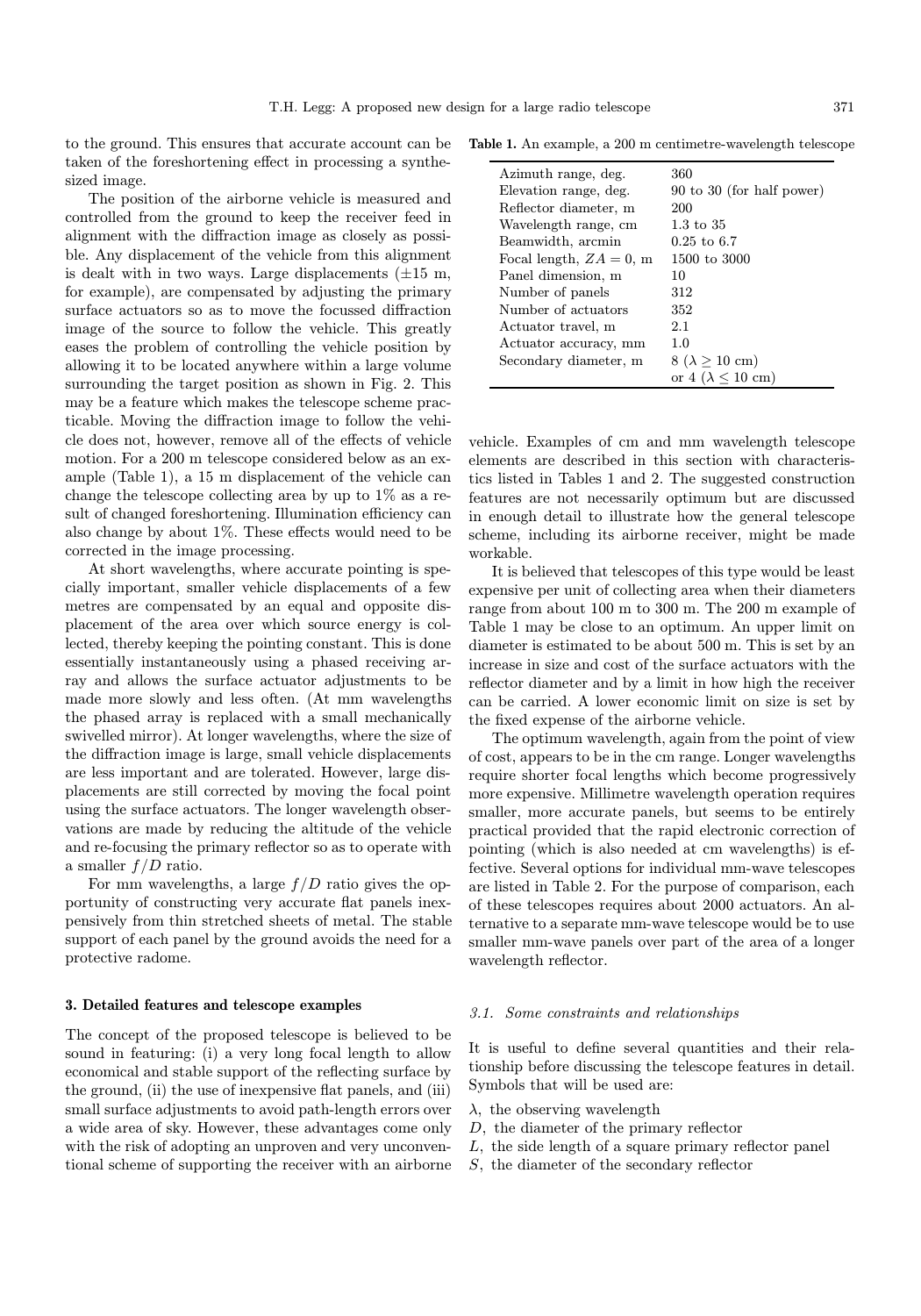Table 2. Examples of millimetre-wave telescopes with about 2000 actuators

| Azimuth range, deg.      | 360                       |      |      |      |
|--------------------------|---------------------------|------|------|------|
| Elevation range, deg.    | 90 to 30 (for half power) |      |      |      |
| Reflector diameter, m    | 125                       | 110  | 80   | 65   |
| Shortest $\lambda$ , mm  | 3.5                       | 2.6  | 1.3  | 0.87 |
| Beamwidth, arcsec        | 6.9                       | 5.8  | 4.9  | 4.9  |
| Focal length, $ZA=0$ , m | 3000                      | 3000 | 3000 | 3000 |
| Panel dimension, m       | 2.6                       | 2.3  | 1.6  | 1.3  |
| Number of panels         | 1820                      | 1800 | 1960 | 1960 |
| Number of actuators      | 1890                      | 1870 | 2040 | 2040 |
| Actuator travel, cm      | 22.6                      | 17.5 | 9.3  | 6.1  |
| Actuator accuracy, mm    | 0.26                      | 0.20 | 0.10 | 0.08 |
| Secondary diameter, m    | 4                         | 4    | 4    | 4    |

R, the primary to secondary reflector distance

- ZA, the zenith angle of the radio source
- $h = R \cos(ZA)$ , the altitude of the receiver
- A, the motion or travel of the actuators used to adjust the primary surface
- W, the diameter of the region through which the actuators move the focus.

The actuator travel, A, is an important cost consideration and constrains the maximum telescope size and lowest operating frequency. The actuators do three things: adjust the shape of the primary surface to suit the position of the radio source, change the focal length of the primary reflector to suit the observing wavelength, and move the focus to follow unprogrammed motion of the airborne vehicle within a volume of diameter W. It is found that at a given observing wavelength, actuator travel is minimized by keeping the airborne vehicle at a constant altitude. Under this condition, the maximum actuator travel required is:

$$
A = (D^{2}/16)(h_{\min}^{-1} - h_{\max}^{-1}\cos^{2} Z A_{\max})
$$
  
+
$$
(WD/8)(h_{\min}^{-1} + h_{\max}^{-1}\cos Z A_{\max}).
$$
 (1)

The first term represents the adjustment needed to focus at the minimum operating altitude  $(h_{\min})$  and zero zenith angle compared to the maximum altitude  $(h_{\text{max}})$ and maximum zenith angle  $(ZA_{\text{max}})$ ; the second term the adjustment to follow the receiver over a lateral movement of W metres. A good approximation to Eq.  $(1)$  is found to be:

$$
A \approx (h_{\min}^{-1}/8)(WD + D^2/2)
$$
 (2)

which shows that actuator travel is roughly inversely proportional to the minimum altitude of the receiver. The number of actuators required is approximately:

$$
N_{\rm a} \approx (\pi/4)(1 + D/L)^2 \tag{3}
$$

and the number of primary reflector panels is approximately:

$$
N_{\rm p} \approx (\pi/4)(D/L)^2. \tag{4}
$$

There is a clear advantage in making the panel size as large as possible to minimize the number of panels and actuators. Flat, or nearly flat panels are required and a limit on their size is imposed by differences in path-length to the receiver at the shortest observing wavelength (Sect. 3.6). The relationship between the largest panel size and shortest observing wavelength is taken to be:

$$
L \le (\lambda R)^{1/2}.\tag{5}
$$

The diameter between the first zeroes in the primary reflector diffraction image of a small radio source (see, for example, Silver 1949) is  $4.88\lambda R/D$  for  $ZA=0$ . Telescope efficiency begins to fall with increasing wavelength when this diameter becomes larger than the secondary reflector. At this point, foreshortening can also have an effect by elongating the image in the source direction. The fall-off in efficiency is gradual, however, and we take as a longest wavelength limit the wavelength at which efficiency has dropped by about a factor of two at a zenith angle of 60◦. This gives:

$$
\lambda \le 0.32DS/h_{\min}.\tag{6}
$$

This wavelength limit is increased by making the receiver altitude as small as possible. The degree to which this can be done, however, is limited by the actuator travel described by expressions (1) and (2). Combining expressions (2) and (6) to eliminate  $h_{\min}$  and taking the maximum zenith angle to be  $60°$  gives:

$$
\lambda \le 5.1AS/(D+2W). \tag{7}
$$

These relationships are used in drawing Fig. 3 where three distinct operating ranges of the telescope are indicated. These go from short centimetre (or, with smaller panels, millimetre) wavelengths to decimeter wavelengths. In range (a) the telescope is operated with the receiver at maximum altitude in order that the primary reflector panels can be as large as path-length differences allow (expression 5). The diffraction image is small compared to the secondary reflector. In range (b) the receiver distance is reduced in proportion to  $\lambda^{-1}$  to keep the image smaller than the secondary, thereby continuing to allow rapid pointing correction with a phased receiving array. In region (c), the telescope is operated at the lowest altitude allowed by the actuator travel. Increasingly longer wavelengths are observed until the secondary reflector intercepts too small a fraction of the source diffraction image. Small pointing errors are tolerated because of the larger diffraction image while larger errors are still corrected by moving the surface actuators.

#### 3.2. The airborne vehicle

The airborne vehicle is clearly the key component of the telescope. Remotely controlled helicopters are possible choice because of their potentially good positional and attitude stability. An example is the Canadair CL-227, a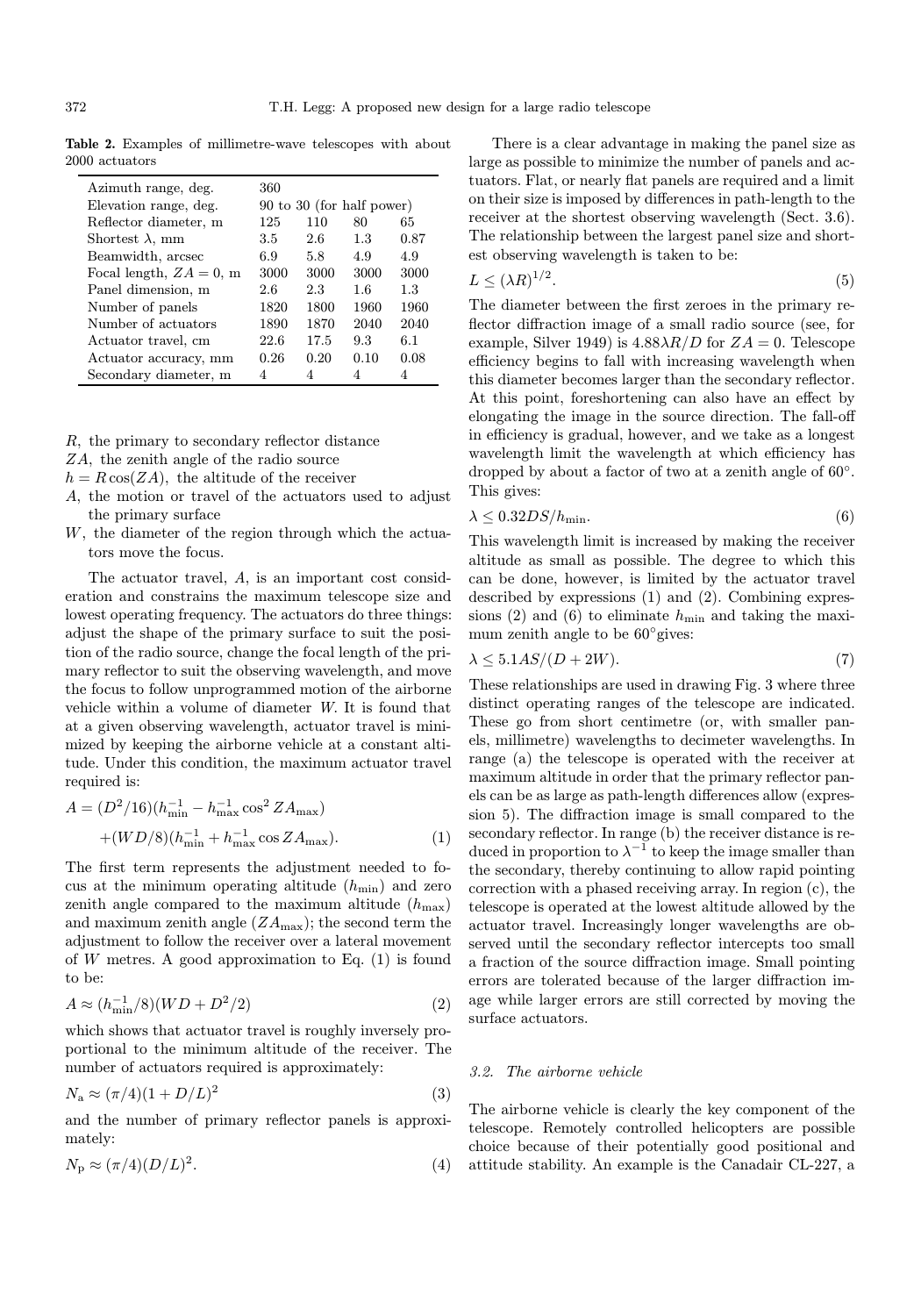

Fig. 3. Three operating regions of the telescope

small military surveillance helicopter now no longer being built. Estimates of the stability of this vehicle were made from images of the ground obtained with an on-board television camera and were limited by the camera resolution at higher altitudes (Clark 1988). The estimated instability in position was 2 to 3 meters at low altitudes possibly increasing to a few tens of meters at high altitudes (maximum altitude was 3000 m). Attitude was controlled by on-board sensors which gave a stability of better than 0.1 degrees per hour. With the scheme discussed here of moving the diffraction image to follow vehicle motion over a few tens of meters, this helicopter stability would evidently be sufficient to ensure a functioning radio telescope.

It is believed, however, that a powered, helium-filled balloon could also be made sufficiently stable while offering lower initial and operating costs and better reliability. Several such machines have recently been built with spherical envelopes of diameter 5.8 m and 13.1 m (Colting 1994). These balloons are operated remotely by radio link, can be handled on the ground by a crew of two and do not require a hanger. It is estimated that a 10 m diameter balloon would have sufficient lifting capacity for the receivers and feeds of the proposed telescope. There is a large saving in the cost if, as for the present application, the balloon does not have to be certified to carry people.

The existing balloons are powered by two piston engines placed on opposite sides of the balloon and below the centre. Altitude is controlled by tilting the propellers in a vertical plane while differential thrust from the propellers turns the balloon about a vertical axis. Horizontal vanes are placed behind the propellers and can be adjusted in angle, differentially on the two sides if need be, to deflect the propeller slipstream up or down.

The existing balloons have a control scheme that has been proven in practice but it does not provide the full, so-called six-axis control of position and attitude which would be needed for the proposed telescope. Six-axis control can evidently be achieved, however, by adding a set of vertical vanes, together with an extra set of horizontal



Fig. 4. Engines, propellers and slipstream-deflecting vanes are situated on both sides of the balloon and control its position and attitude

vanes, this latter set in front of the propellers as sketched in Fig. 4.

It may also be advantageous to add a tether to the balloon. The tether would provide a steady force that would be counteracted by propeller thrust. The benefit of this is that the control vanes could then rapidly deflect an already existing propeller slipstream. The ground end of the tether would be anchored on a winch slightly to the north or south of the primary reflector to avoid entanglement with the reflector panels. Displacements of the vehicle in the direction of the tether would be adjusted by propeller thrust and by controlling the unreeling of the tether from the ground. Relatively large errors in position are tolerable in this direction because the large  $f/D$  ratio of the telescope gives a large depth-of-field (about  $\lambda (f/D)^2$ ). A suitable tether would be similar to one recently used with instrument carrying kites (Beard 1994). This tether, made from Kevlar, is 6 km in length, withstands a load of 430 kg and weighs 18 kg.

As in the balloons already built, the propellers and vanes will be tiltable in the vertical plane. This will allow the propeller thrust to be aligned approximately antiparallel to the force from the tether. Tilting the propellers slightly out of this alignment can then provide a steady thrust component that will help to control the balloon altitude. With an  $x_1$  axis taken to be in the tether direction (Fig. 4), control forces are provided in the  $x_1$  direction by propeller thrust, in the  $y_1$  direction by the vertical vanes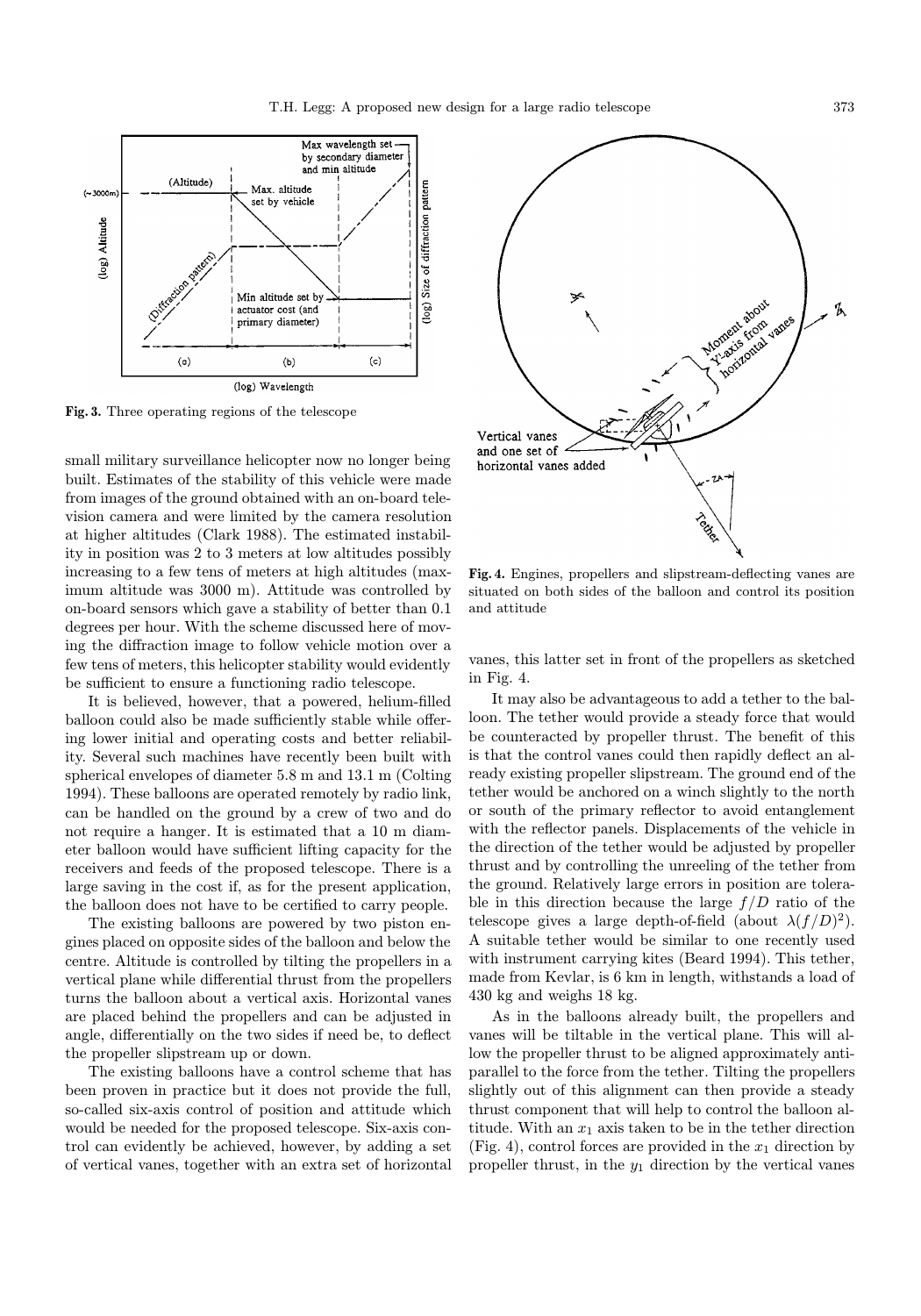(or, more slowly, the engine tilt), and in the  $z_1$  direction by the horizontal vanes. Turning moments about these axes are provided by a difference in force from the horizontal vanes on opposite side of the balloon  $(x_1)$ , by a differences in force from horizontal vanes in front of and behind the propellers  $(y_1)$ , and by a difference in thrust from the two propellers  $(z_1)$ . The coupling of some of these control forces and moments will have to be compensated in the control software. For example, to keep a turning moment constant, the angle of attack of a vane will have to be adjusted when propeller thrust is changed.

The forces and power involved in the control of the balloon can be readily estimated. The mass of a balloon in hydrostatic equilibrium is equal to the mass of displaced air. For a standard air density of 0.909 kg m<sup>−</sup><sup>3</sup> at 3000 m altitude and a spherical 10 m diameter balloon, the equilibrium mass is 476 kg. For air of this density moving past a 10 m diameter sphere at 30 km per hour, the aerodynamic drag coefficient is about 0.2. These numbers imply that a sudden gust of 30 km per hour will exert a force of 4.9 10<sup>7</sup> dynes on the balloon which, if not counteracted by a control force, will result in an acceleration of 1 m per  $\sec^2$  and a displacement of 0.5 m in the first second after the onset of the gust. The power required to produce 4.9 10<sup>7</sup> dynes of thrust at 75% propeller efficiency and an airspeed of 30 km per hour is 5.5 kw. Similarly, counteracting a wind of 50 km per hour will require 15 kw. However, we note that about three times as much power is needed to produce a given force with the control vanes if these are able to divert the slipstream through an angle of only, say, 20 degrees. We also note that the weight of small aircraft piston engines (for example, those used in ultralight aircraft) is about 0.6 kg per kw.

The numbers mentioned above, the existence of balloons not drastically different from ones that would be needed, and the large error in balloon position that can be tolerated by adjusting the telescope focus position, are encouraging. However, the first step needed in establishing the feasibility of the proposed telescope would be to actually demonstrate a balloon with a suitable control scheme.

#### 3.3. Telescope feed antennas

The size of the telescope diffraction pattern from a small source is listed in Table 3 for several wavelengths and for zenith angles of 0◦and 60◦. The numbers are the diameters between the tenth power points in the diffraction pattern of a small, unresolved source. They give some idea of the effective size of the telescope feed antenna needed at the different wavelengths and zenith angles and show the change in shape needed, for an ideal feed, with changing zenith angle.

This change could, in principle at least, be provided by a large phased receiving array whose active area is controlled to match the area of the diffraction image. The

Table 3. Size of the diffraction image at the feed antenna

| cm  | Balloon<br>altitude, m | $1/10$ power diameters, m<br>$ZA=0^\circ$ | $ZA=60^{\circ}$   |
|-----|------------------------|-------------------------------------------|-------------------|
| 1.3 | 3000                   | $0.46 \times 0.46$                        | $0.91 \times 1.8$ |
| 3.2 | 3000                   | $1.1 \times 1.1$                          | $2.2 \times 4.5$  |
| 10  | 1500                   | $1.7 \times 1.7$                          | $3.5 \times 7.0$  |
| 21  | 1500                   | $3.7 \times 3.7$                          | $7.4 \times 15$   |
| 35  | 1500                   | $6.8 \times 6.8$                          | $12.3 \times 24$  |
|     |                        |                                           |                   |

angle of reception of the array and position of its active area could also be adjusted electronically to suit the source zenith angle and to correct for some of the unprogrammed motion of the supporting balloon. However, each array element requires its own amplifier, attenuator and phase shifter and even at a wavelength as long as 10 cm, about 10 000 elements would be needed for two polarizations. Such an array may be possible in the future but would require substantial development.

A feed antenna that would provide most of the same adaptability with existing technology would make use of a much smaller phased array illuminating a large secondary reflector as sketched in Fig. 5. The feature that is not immediately provided is the change in the angle of reception to suit the source zenith angle. Ideally, this could be achieved over a 60◦ zenith angle range by tilting the whole balloon  $\pm 30^\circ$  from the vertical. However, if this is not practical, the array would need to be either moved along a track or extended as sketched in Fig. 5.

A phased array feed has the additional advantage that the illumination could be made relatively constant over the primary reflector, dropping off rapidly at the edge. This will reduce illumination spillover to give high aperture efficiency. The primary beam sidelobe level will be higher but this is entirely acceptable for an element of a synthesis array. Small spillover also limits the 300 K ground radiation that reaches the receiver which could otherwise be worse than with a conventional steerable paraboloid.

For the longer wavelengths, the secondary reflector of the proposed feed is 8 m in diameter and made of a light fabric. The reflector shape is determined by the shape of the individual sectoral gores which compose it, and by a small overpressure on one side to keep the fabric under tension. A reflector with a more accurate, rigid surface will be needed for shorter wavelengths. It is believed that a suitable surface might be made primarily from plastic foam with a honey-comb backing of thin foam sections. Because of the smaller diffraction image at short wavelengths this secondary can be smaller. It would be an aim to make this reflector 4 m in diameter and to have it form part of the larger fabric reflector. This rigid reflector will be supported by the (offset) balloon framework which joins the two engine mounts.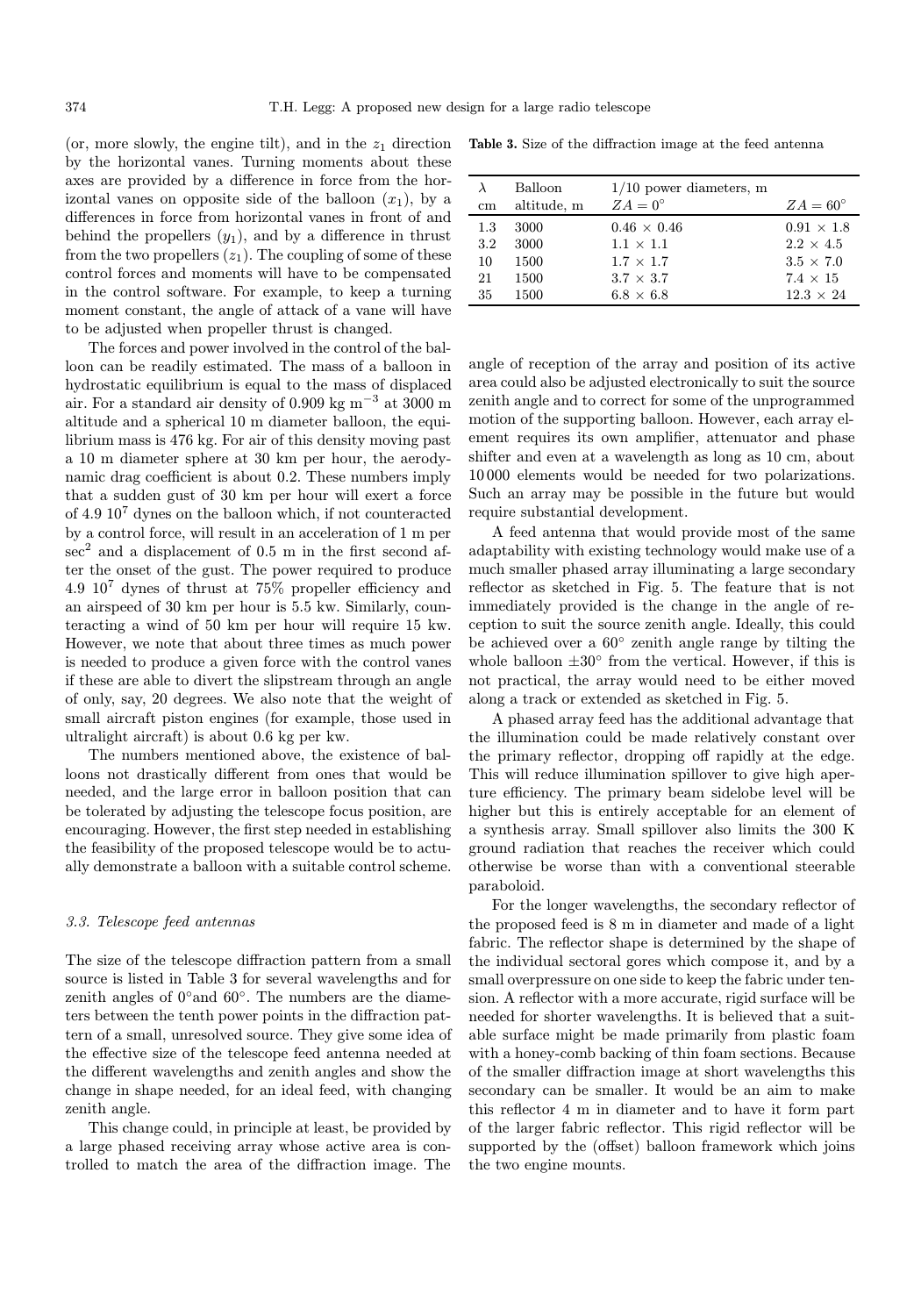

Fig. 5. The telescope feed antenna consists of a phased receiving array and a secondary reflector. The fabric part of the secondary is used at long wavelengths. At short wavelengths the phased array illuminates a relatively small area on the rigid part of the secondary. This area can be moved to compensate for balloon motion and maintain accurate pointing

At the shorter wavelengths, where the diffraction image of an unresolved source is smaller than the secondary, the small phased receiving array will illuminate an area of the secondary the size and shape of the image. If the position of the image moves on the secondary, as a result of an unprogrammed shift in balloon position, the illuminated area will be made to follow the image by changing the phase distribution over the array, thereby changing the angle of reception of the array.

A different adjustment is needed if the balloon attitude if disturbed. In this case, the disturbance moves the position at which the diffraction image is re-focussed by the secondary. This effect can be compensated by making the receiving array large enough to accommodate the change in position and by controlling the active area of the array to follow the change in position.

An array could be constructed with each antenna element connected to an amplifier, programmable phaseshifter and attenuator. A scheme for inter-nesting antenna elements, differing by a factors of two in operating wavelength, has been considered in the URSI sponsored study of a one square km array (Braun 1993). The adoption of this arrangement for the telescope proposed here would allow observations at several wavelengths simultaneously. Alternatively, mixers might be used to translate a number of different observing frequencies to a common intermediate frequency. A single set of phase shifters and other



Fig. 6. A mechanically swivelled mirror used to correct for balloon motion at mm wavelengths

hardware would then allow, with minimum weight and cost, observations of several wavelengths one at a time. Division of the amplified signals amongst several sets of phase shifters might also be considered. This could give multiple beams at those wavelengths where the secondary is large compared to the diffraction image.

Low-noise amplifiers for a phased array are more difficult to obtain at mm wavelengths. Suitable amplifiers may soon be available, however, and at least one array for a radio telescope is being built for a 3 mm wavelength using HEMT amplifiers (Erickson 1995). In the meantime, the telescope feed for these short wavelengths could consist of a separate receiver combined with a mechanically swivelled mirror as sketched in Fig. 6. The mirror that is required is small, particularly for smaller diameter mm wavelength telescopes, and would be moved rapidly with a servo-mechanism to compensate for balloon motion. The optical arrangement requires that a fixed mirror near the receiver (Fig. 6) and the secondary reflector be located at, or near, conjugate foci of the swivelled mirror. Coma aberration, resulting from a mirror movement will be small because of the large  $f/D$  of the mirror.

It is less clear how best to deal with changes in size and shape of a mm- wavelength diffraction image brought about by changing zenith angle. One possibility which may be practical is to mechanically change the ellipticity and size of a diverging (or converging) beam through the use of obliquely-angled cylindrical mirrors.

### 3.4. Measurement of the position and attitude of the airborne vehicle

A first step in controlling the airborne vehicle is to accurately measure its position and attitude. While there are probably many suitable schemes for doing this, a particular example is discussed here with the aim of showing that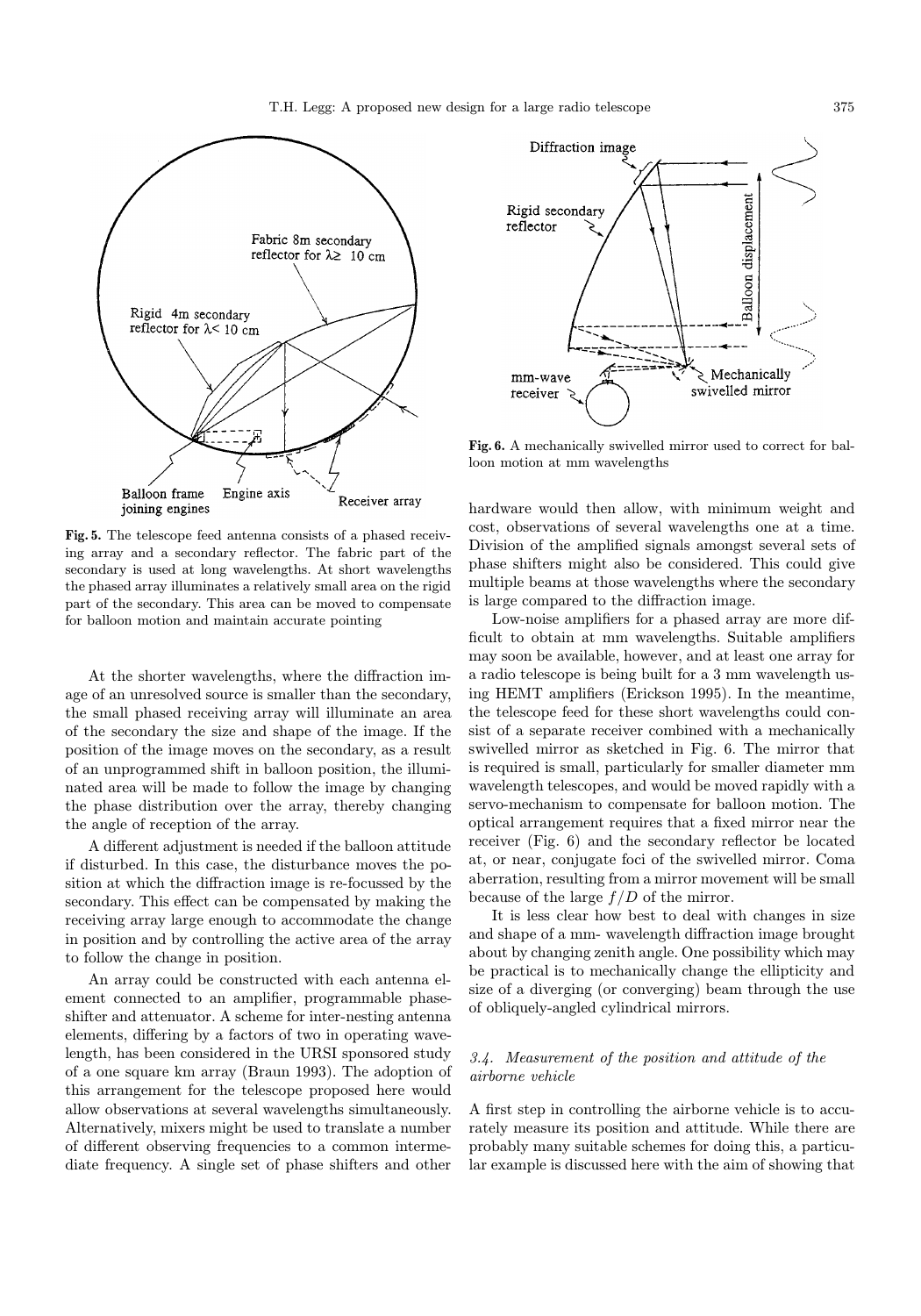the required accuracy is attainable. The position accuracy needed is taken to be 1/20 of the spacing between zeroes in the diffraction image of a point source for lateral position; 1/200 of a wavelength for radial distance from the primary reflector (this stringency is needed to keep track of phase for aperture synthesis); and  $1/20$  of the angle subtended by the primary reflector at the receiver for balloon attitude relative to the focal axis. Balloon attitude around the focal axis is not critical and is assumed to be measured by an on-board inclinometer.

As a first stage in the measurement an on-board Global Positioning System (GPS) receiver, combined with a reference receiver on the ground, will provide a reliable position to an accuracy of about 3 m. (Dooling 1994). As a second stage consider a system consisting of a 3 m diameter antenna located at the centre of the main reflector and equipped with the type of monopulse feed used for radar (see, for example, Jasik 1984). Two C.W. tones near 30 GHz and differing in frequency by 10 MHz are transmitted in the sum beam of the monopulse feed at a level of one watt. These signals are received at the airborne vehicle by an antenna that is isotropic over the lower  $2\pi$ sterradians. They are amplified, up-converted to 34 GHz and re-transmitted to the ground at a level of  $10^{-2}$  watts. The re-transmitted signals are rapidly switched between four antennas which are offset symmetrically from the focal axis: a pair separated by 1 m horizontally and a pair in the vertical plane of the source and also separated by 1 m.

The GPS system is accurate enough to steer the balloon into the beam of the monopulse antenna (in the worst case, approximately 6 m to the half-power points at a distance of 1500 m). The monopulse antenna is driven so that its axis points in the direction of the target position of the airborne vehicle. The lateral position of the vehicle is measured using horizontal and vertical differential outputs from the monopulse feed. Commands to correct the position of the vehicle are conveniently derived from these signals. With a bandwidth of 100 Hz and 300 K system noise temperature the monopulse receiver sensitivity is high. The noise level corresponds to a lateral displacement of less than 0.3 cm for the maximum distance of  $R = 6000$  m. This implies that the error would be determined not by noise but by how accurately the monopulse antenna can be pointed. Clearly, the same or better pointing is required for the monopulse antenna as is needed in pointing the complete radio telescope. At  $\lambda = 1.3$  cm, pointing to 1/10 of the beamwidth of the 200 m telescope of Table 1 requires an accuracy of 1.5 arcsec.

The radial distance to the vehicle can be measured using the beat between the two 34 GHz tones from the vehicle transponder. The phase of this 10 MHz signal will give the radial distance with an ambiguity that can be resolved by the GPS position. A possibly important advantage of using two C.W. tones is that there need be no interfering sidebands or harmonics in the cm or decime-



Fig. 7. Elevation contours required on the reflector surface of 200 m diameter are plotted in metres for a receiver altitude of  $3000$  m and zenith angles of  $0^{\circ}$  and  $60^{\circ}$ 

tre wavelength ranges or at mm wavelengths commonly used in astronomy. The calculated noise level for a 50 Hz bandwidth and 300 K system temperature corresponds to a change in radial distance of less than 0.005 cm. We note that the measurement includes any change in atmospheric path-length from the primary reflector to the balloon.

Measuring radial distance to 0.005 cm for each of the four offset antennas on the balloon will determine the balloon attitude to about 10 arcsec. This is small compared to an accuracy of about 2.8 arcmin (1/20 of a subtended reflector diameter of 100 m at 6000 m) that is actually needed to point the secondary reflector at the primary.

#### 3.5. The reflector surface

The reflector surface will be made up of a large number of square panels as sketched in Fig. 1. The shape of the reflector that is needed depends on the angular position of the source. To describe this quantitatively, consider a radio source at azimuth angle AZ and zenith angle ZA and a rectangular coordinate system with the z-axis vertical and the x-axis horizontal and along the bearing of the source. The equation of the surface that will bring the source emission into a focus a distance R from the centre of the surface and at zenith angle ZA and azimuth  $AZ+180^{\circ}$ is:

$$
x^{2}\cos(ZA) + y^{2}\cos^{-1}(ZA) = 4Rz(1 + x(\sin(ZA)/2R))
$$
  

$$
\approx 4Rz \text{ for } R \gg x. \tag{8}
$$

As a special case, it is useful to consider tracking a radio source while keeping the airborne vehicle at a constant altitude. This minimizes the adjustment of the surface and the actuator travel needed. If, for example, the vehicle is kept at a constant altitude:  $h_0 = R \cos(ZA)$ , the equation of the required reflector surface becomes:

$$
(x\cos(ZA))^2 + y^2 = 4h_0z(1 + x(\sin(ZA)\cos(ZA)/2h_0))
$$
  

$$
\approx 4h_0z \text{ for } h_0 \gg x. \tag{9}
$$

This case of constant receiver altitude is illustrated in Fig. 7 where contours of surface elevation are drawn for a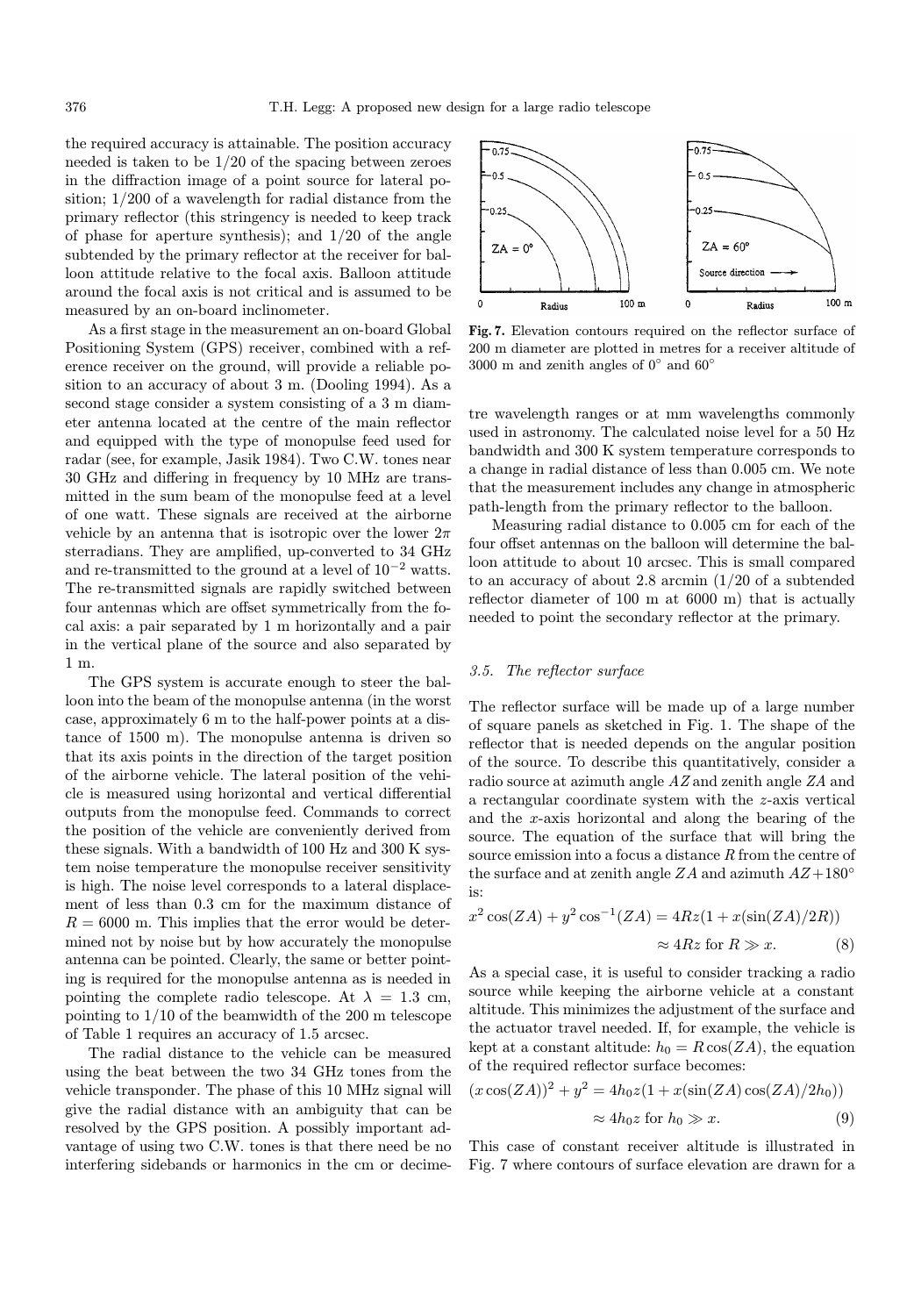

Fig. 8. The surface profiles, or the required actuator positions, for a 200 m diameter reflector along the azimuth of the source. Solid lines show the profiles for the balloon at the ideal target position. Dashed lines show the adjustment in the profiles needed to move the diffraction image  $\pm 15$  m at the balloon

reflector of 200 m diameter, an altitude of  $h_0 = 3000$  m and for source zenith angles of  $0°$  and  $60°$ . (The asymmetry of z with x amounts to less than one centimetre in z and is ignored in Fig. 7). The largest changes in elevation of the surface are required on the outside panels along an axis at the (changing) bearing of the radio source. Some of the outside panels need to be lowered from an elevation of  $z = 0.83$  m to an elevation of  $z = 0.21$  m as the source zenith angle changes from  $0°$  to  $60°$ . For the same change in zenith angle but a receiver altitude of 1500 m, the outside panels need to be moved twice as far, from 1.67 m to 0.42 m.

The panels also need to be moved to compensate for possible erratic motion of the balloon. In general, to move the diffraction image through  $\pm W/2$  metres at a distance R requires an actuator adjustment of:

# $A = \pm WD/8R = (\pm WD \cos(ZA))/8h.$

Examples of the primary reflector profile that is required are drawn in Fig. 8, showing the actuator adjustment needed to accommodate a change of zenith angle, a change of altitude and a change in the balloon position of  $\pm 15$  m. Extremes in the profile are found at minimum altitude and zero zenith angle compared to maximum altitude and maximum zenith angle. The difference between these extremes is the actuator adjustment expressed by Eq. (1). We note that actuators closer to the centre of the reflector require less travel and may as a result be less expensive.

Regardless of telescope design, if a telescope is large enough (and the site bad enough) there is the possibility of atmospheric phase fluctuation over its aperture. It is interesting to note that, if the phase fluctuation is measurable in real time (holographically, for example, if the telescope is part of a synthesis array), it can in principal be corrected with an actuator-controlled surface of the type described here.

The use of individual square panels (Fig. 1) appears to provide a straightforward and inexpensive way of constructing a large reflecting surface. There are however other possibilities that might be still less expensive. One type of surface that has been considered is made up of very long (e.g 100 m or more), flexible reflecting strips that are several metres wide and suspended side by side. The strips are supported at their ends by actuators or other devices of adjustable height. One actuator per strip sets the tension in a strip and thereby the focal length. Such an arrangement can, at least in principle, form an adjustable reflecting surface of the type required. With practical values of tension in the strips the deviation of the catenary profile from a parabola is a fraction of a cm and can, with some added complication, be corrected for very short wavelengths. The number of actuators needed for this surface is much smaller than the number needed to support individual panels, increasing only in proportion to the reflector perimeter, rather than to area. A disadvantage of the surface is that some form of protection might be needed against wind.

#### 3.6. Individual reflector panels

The reflector panels need to be as large as possible to minimize both the number of panels and the number of actuators required. The maximum size is determined by path-length errors and can be increased by giving the panels a slight curvature. From Eq. (9), the surface profile required at constant receiver altitude  $h_0$  is:

$$
z = y^2 / 4h_0 \tag{10}
$$

in the *y-z* plane and:\n
$$
y - z = 2(\pi t) \cdot (t)
$$

$$
z = y^2 \cos^2(ZA)/4h_0 \tag{11}
$$

in the  $x - z$  plane. Ideal surface panels would have radii of curvature of  $\rho_1 = 2h_0$  in the  $y - z$  plane and  $\rho_1 =$  $2h_0 \sec^2(ZA)$  in the  $x-z$  plane. A reasonable compromise for  $0^{\circ} \leq ZA \leq 60^{\circ}$  is a curvature giving the same pathlength errors at  $ZA = 0^{\circ}$  and  $ZA = 60^{\circ}$ . For  $h_0 = 3000$ m the required radius of curvature is found to be 9600 m.

The effect of path-length errors is found using results calculated for a flat, square panel which are shown in Fig. 9. For a panel with a radius of curvature  $\rho$ , the effective receiver distance, which can be used with Fig. 9, is increased from an actual distance,  $R$ , to an effective distance:

$$
R_1=0.5\rho\rho_1/\mid\rho-\rho_1\mid,
$$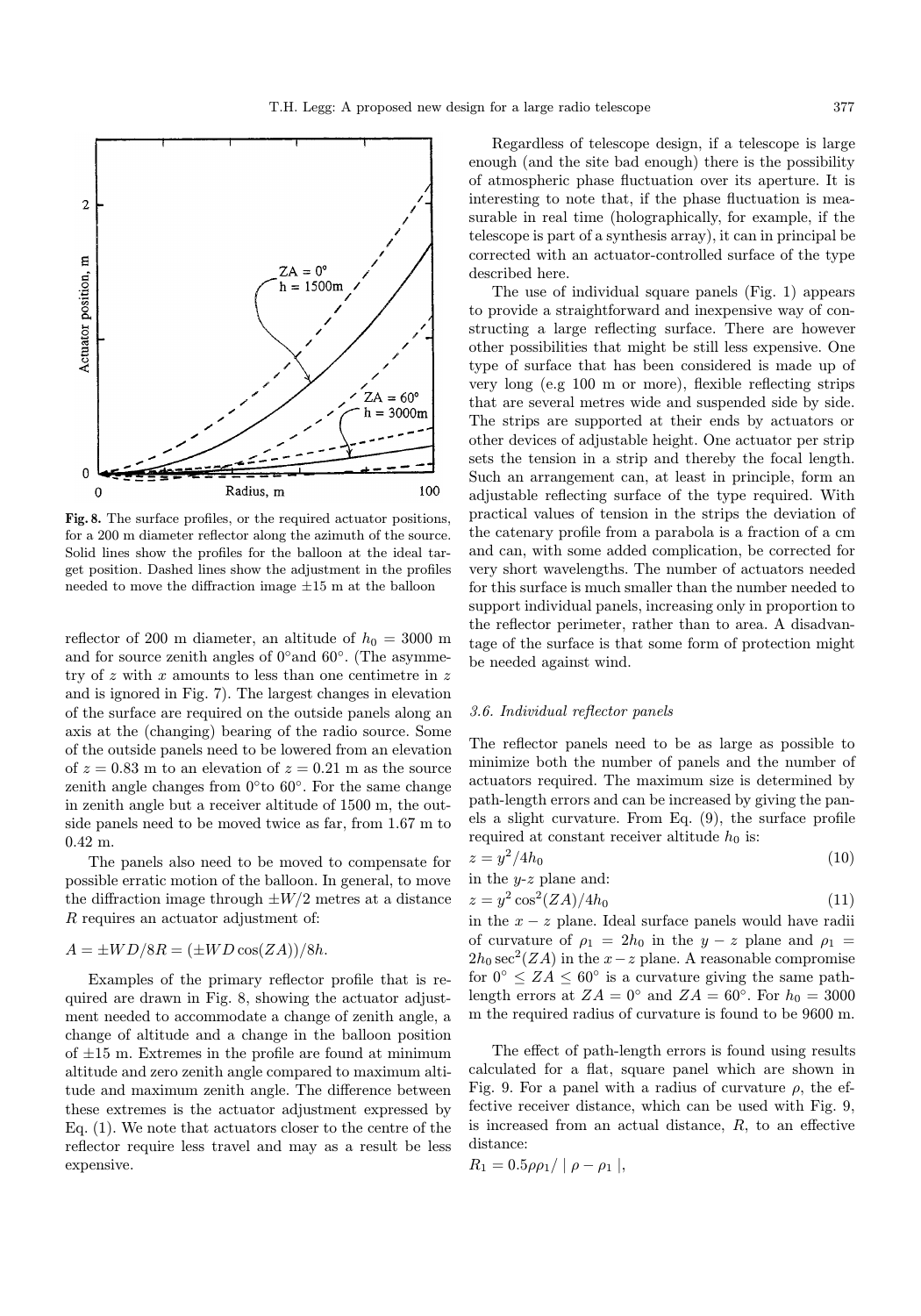

Fig. 9. The calculated reflection efficiency for a flat, square reflector of side dimension  $L$ , with wavelength and reflector to point-of-measurement distance R. A plane wave is assumed incident. The curve shows the decrease in power density caused by path-length differences for the flat reflector compared to a perfectly focussed reflector

where  $\rho_1$  is the ideal radius of curvature. It is found that for  $\lambda = 2.8$  cm, a panel of side dimension  $L = 10$  m and the 9600 m radius of curvature give a reflection efficiency of more that 0.97 over the whole zenith angle range. (Equation (5) of Sect. 3.1 is approximately satisfied for  $\lambda = 2.8$  cm with the actual receiver distance 3000 m). For  $\lambda = 1.3$  cm, the 10 m panel gives a reflection efficiency greater than 0.89 for zenith angles up to 60 degrees.

The reflecting surface of the panels might be formed from a thin continuous or perforated aluminum sheet. For a 10 m panel, it is difficult to put an unsupported sheet under enough tension to achieve a radius of curvature as large as 9600 m. Heavy compression members would be needed in each panel to sustain the tension. The screen will for this reason have to be supported in several places across a 10 m span. For good efficiency at  $\lambda = 1.3$  cm there will also need to be elevation adjustments at the points of support to bring the reflector to within about 0.8 mm of the ideal surface. Deep, rigid trusses are needed and these will have to be made light to keep the cost low. An initial study suggests that the design might use cables as efficient tension members on the underside of the trusses, possibly similar to the sketch in Fig. 1.

Smaller panels are required at mm-wavelengths. In this case, because of the smaller size, it is possible that panels can be made by stretching thin sheets of metal between two opposite sides as drawn in Fig. 10. The reflecting surface is then defined by two narrow edges of a supporting frame. The edges need to be accurately machined but they can be straight and their area can be less than 1% of the panel area. Other parts of the panel do not need to be



Fig. 10. A possibly inexpensive means of constructing a panel for mm wavelengths

accurately constructed and the machined edges can be made to lie in a plane by a screw adjustment at the panel corners. This form of construction may allow accurate surfaces to be made with little precision machining and is a consequence of the long focal length of the telescope.

If the mm-wave reflecting sheets are highly stressed their sag under gravity will be small and their vertical profile will be almost exactly a circular arc. A calculation shows that a square panel 1.6 m on a side, with a radius of curvature of 2000 m, gives a reflection efficiency of about 0.95 at a wavelength of 1.3 mm for a feed at a distance of 3000 m. The efficiency is the same if the panel is perfectly flat  $(R = \infty)$  and better than 0.95 for 2000  $\le R \le \infty$ . The stress required in an aluminum sheet to give a radius of curvature of 2000 m or more is an acceptable 5.3  $\times$  $10^8$  dynes cm<sup>-2</sup>, about one quarter the tensile strength of aluminum alloy.

#### 4. Conclusions

Several conclusions can be drawn from the present study. First, there should be large cost savings in constructing a primary surface supported by the ground compared with constructing a conventional steerable paraboloidal surface. Motion of the surface panels is almost entirely a vertical displacement, involving no change in gravitational loading. Thermal effects should be well balanced over the surface, and should be small because of the small vertical dimensions of the structure. The surface should therefore be stable. As a result, panels can be large but lightly constructed. Adjustment to improve their shape will be independent of zenith angle and should give a permanent benefit.

A further result of the stability, and a consequence of having each panel supported by the ground, is that no radome would be needed for mm wavelengths. Also, it